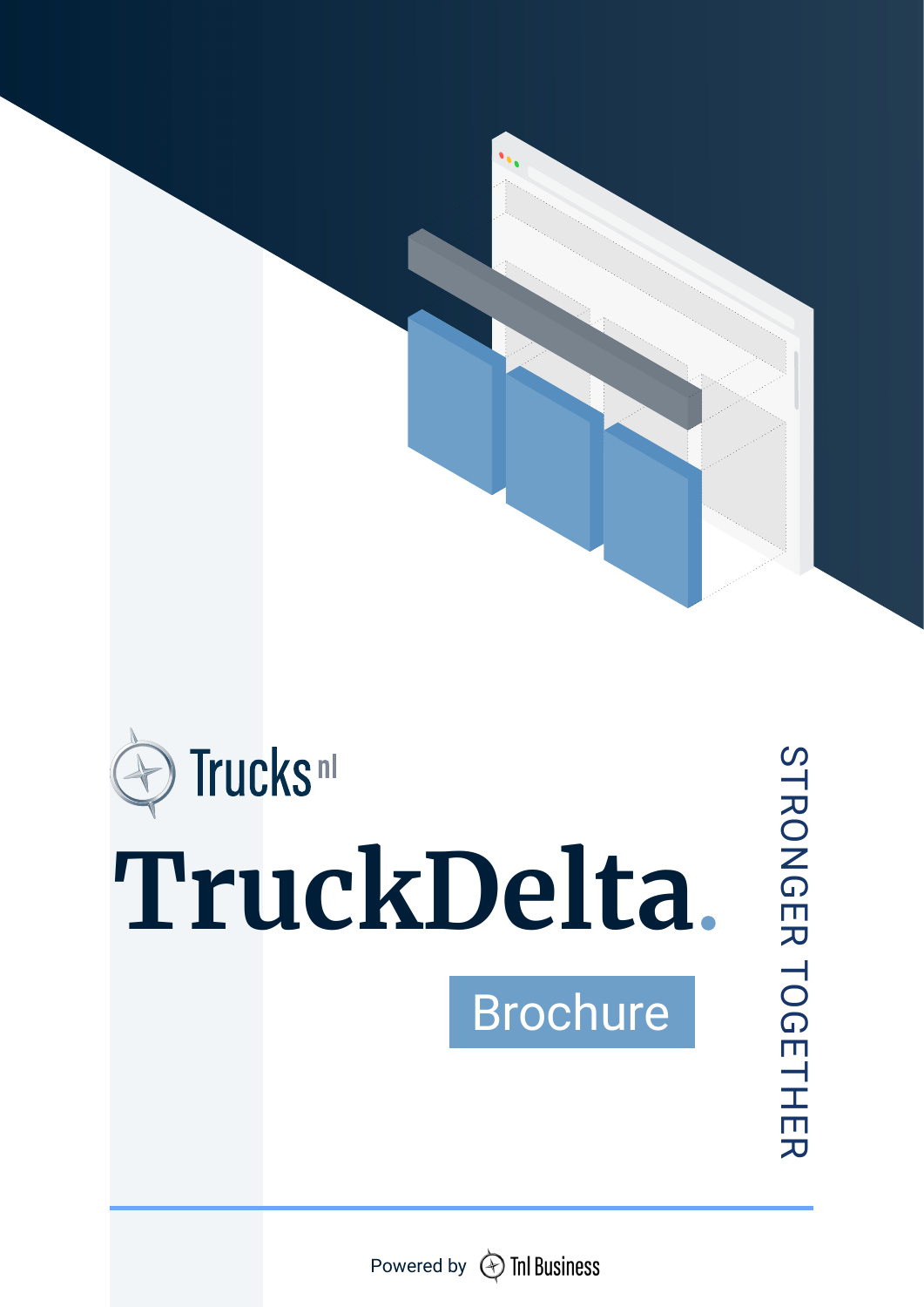

#### **Sell more, easier and faster with TruckDelta**

TruckDelta is an online stock management system. In TruckDelta you have all your stock data in one system, including photos and videos.



TruckDelta is optimized to fit the sales of (mainly) vehicles. In addition to TruckDelta, you can also choose EquipmentDelta, which is tailored to the sale of (primarily) machines. However, in both systems you can create all types of advertisements, for vehicles, machines and parts. The only difference is the layout of the drop-down menu, so that it is more aligned with Trucks or Equipment.

#### $\triangle$  Truck delta

| प <sup></sup> New advertisement |    |
|---------------------------------|----|
| <b>Attachment</b>               |    |
| Car                             |    |
| Container                       | >  |
| Equipment                       |    |
| Part                            |    |
| Special                         |    |
| Transport                       | ١, |
| Van / Icv                       |    |

## **TruckDelta adapts to what you want to sell**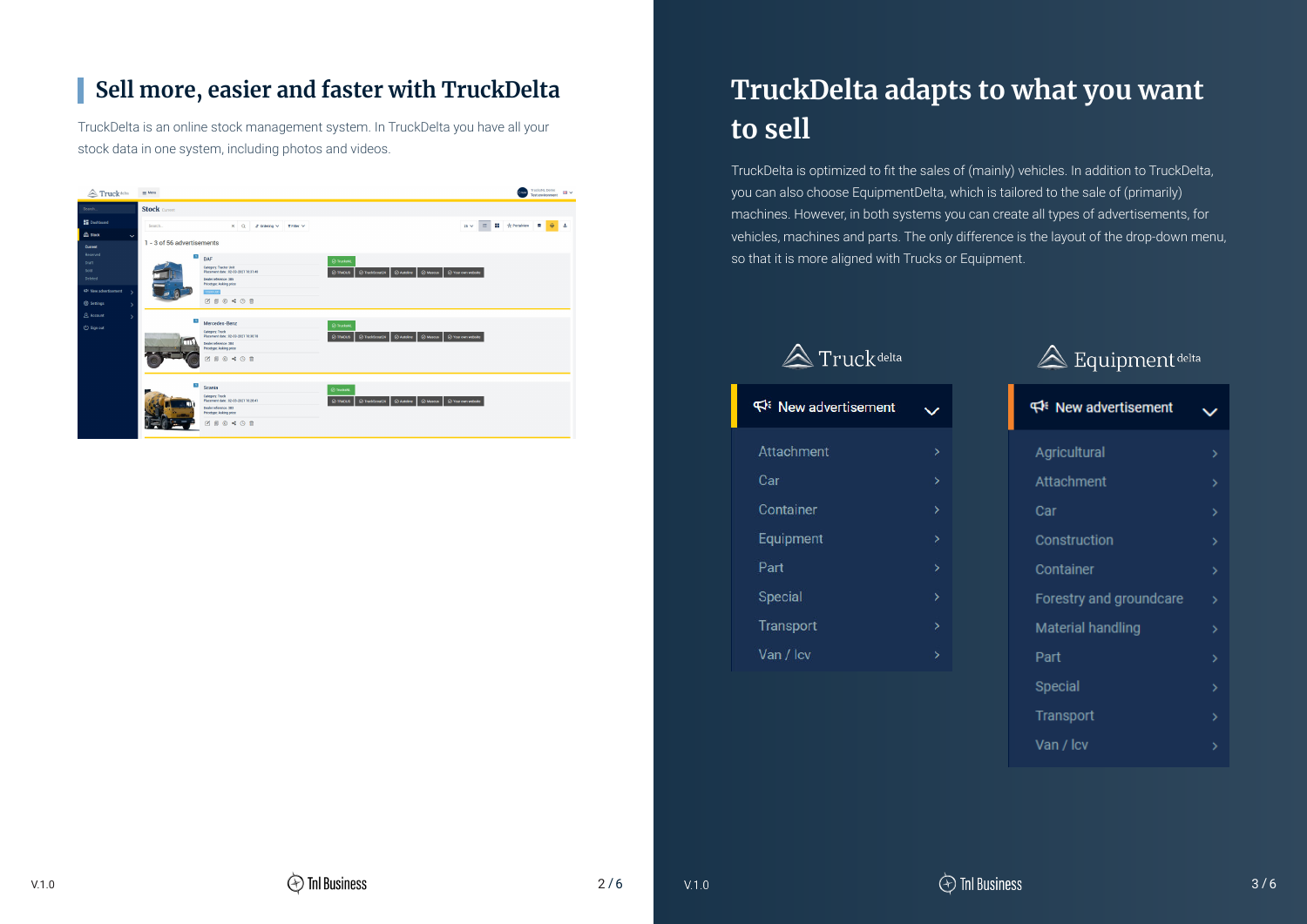# **Switching is easy**

The migration to TruckDelta is quick and easy. You can choose to add an "ERP Integration" to TruckDelta. The integration transfers the basic data you enter in your accounting system during initial registration to TruckDelta. All you then have to do in TruckDelta is expand and refine the data. In addition to the ERP intergration, there are many other ways to transfer your inventory easily and quickly to TruckDelta. We will be happy to assist you in finding the best way to do this.

Via TruckDelta, you can link your inventory to more than 200 other websites with just one click, including linking to your own website. This way, you will never have to enter data twice again.

In addition, your ads will stay up to date on all the websites you advertise on. If you change your ads in TruckDelta, it will be automatically updated on all websites where you advertise.

| <b>TrucksNL</b>                  | <b>TRADUS</b>       |
|----------------------------------|---------------------|
| <b>Autoline</b>                  | <b>TruckScout24</b> |
| $\overline{dm}$<br><b>Mascus</b> | mobile.de           |

## **Sell quickly and easily through 200+ websites**

You prepare your inventory in TruckDelta in order to advertise online on TrucksNL and numerous other websites.



Through TruckDelta you can send a newsletter to customers containing your stock. We will send you a professional design with your logo. You then choose which stock you want to promote and who you will send the newsletter to.

#### **Benefits of TruckDelta**

- Sell more, easier and faster
- ◆ Your stock in one clear system
- $\triangleleft$  Advertise on over 200 websites, including your own, with one click
- 
- 



## **Send a newsletter to promote your stock**